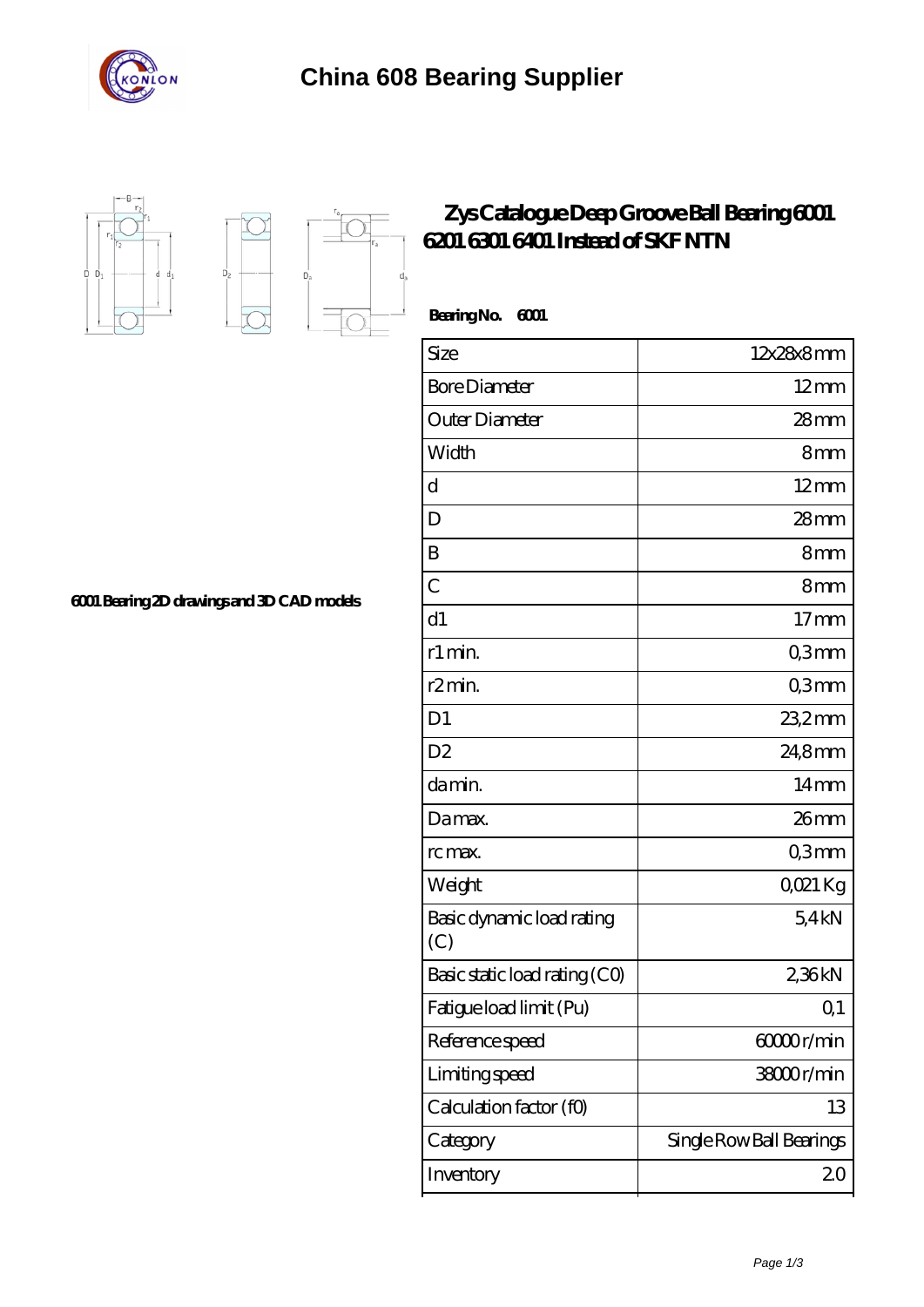

## **[China 608 Bearing Supplier](https://m.stavangerguiden.com)**

| Manufacturer Name                  | <b>SKF</b>                                                                                                                                                                  |
|------------------------------------|-----------------------------------------------------------------------------------------------------------------------------------------------------------------------------|
| Minimum Buy Quantity               | N/A                                                                                                                                                                         |
| Weight / Kilogram                  | 0023                                                                                                                                                                        |
| Product Group                      | <b>BOO308</b>                                                                                                                                                               |
| Enclosure                          | Open                                                                                                                                                                        |
| Precision Class                    | ABEC 1   ISO PO                                                                                                                                                             |
| Maximum Capacity / Filling<br>Slot | No                                                                                                                                                                          |
| Rolling Element                    | <b>Ball Bearing</b>                                                                                                                                                         |
| Snap Ring                          | No                                                                                                                                                                          |
| <b>Internal Special Features</b>   | No                                                                                                                                                                          |
| Cage Material                      | Steel                                                                                                                                                                       |
| Internal Clearance                 | CO-Medium                                                                                                                                                                   |
| Inch - Metric                      | Metric                                                                                                                                                                      |
| Long Description                   | 12MM Bore; 28MM<br>Outside Diameter; 8MM<br>Outer Race Diameter;<br>Open; Ball Bearing; ABEC 1<br>ISO PO, No Filling Slot; No<br>Snap Ring, No Internal<br>Special Features |
| Category                           | Single Row Ball Bearing                                                                                                                                                     |
| <b>UNSPSC</b>                      | 31171504                                                                                                                                                                    |
| Harmonized Tariff Code             | 8482105068                                                                                                                                                                  |
| Noun                               | Bearing                                                                                                                                                                     |
| Keyword String                     | Ball                                                                                                                                                                        |
| Manufacturer URL                   | http://www.skf.com                                                                                                                                                          |
| Manufacturer Item Number           | 6001                                                                                                                                                                        |
| Weight/LBS                         | 005                                                                                                                                                                         |
| Outer Race Width                   | 0.315 Inch   8 Millimeter                                                                                                                                                   |
| Outside Diameter                   | 1.102Inch   28 Millimeter                                                                                                                                                   |
| Bore                               | Q472Inch   12Millimeter                                                                                                                                                     |
| $d_1$                              | 17 <sub>mm</sub>                                                                                                                                                            |
| $D_2$                              | 24.72mm                                                                                                                                                                     |
|                                    |                                                                                                                                                                             |